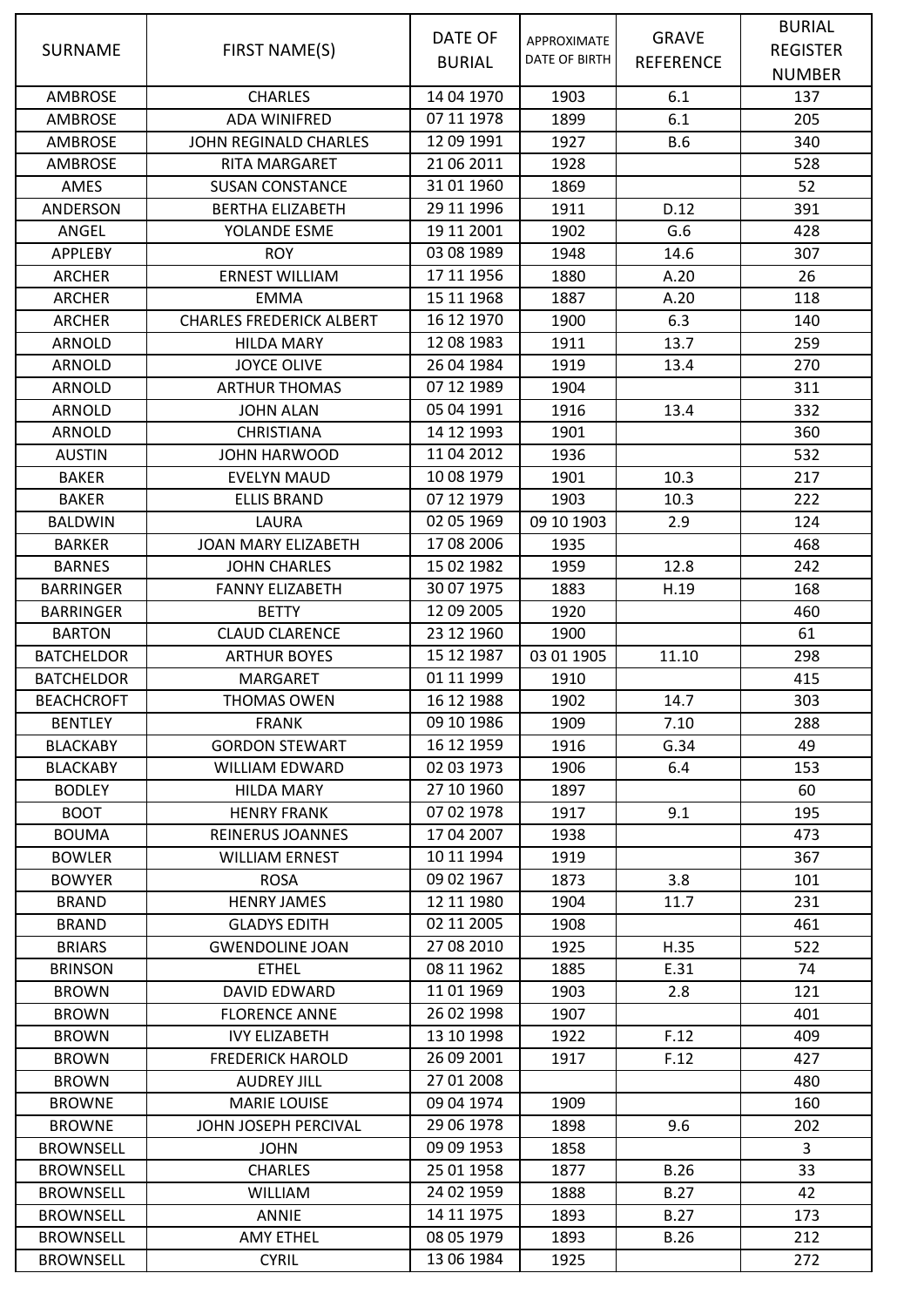| <b>BROWNSELL</b>    | <b>GEORGE VICTOR BERNARD</b>  | 08 05 1990    | 1915          |                  | 320             |
|---------------------|-------------------------------|---------------|---------------|------------------|-----------------|
|                     |                               |               |               |                  | <b>BURIAL</b>   |
| <b>SURNAME</b>      | FIRST NAME(S)                 | DATE OF       | APPROXIMATE   | <b>GRAVE</b>     | <b>REGISTER</b> |
|                     |                               | <b>BURIAL</b> | DATE OF BIRTH | <b>REFERENCE</b> | <b>NUMBER</b>   |
| <b>BRYERS</b>       | <b>BASIL</b>                  | 13 08 2011    | 1927          |                  | 529             |
| <b>BUNNING</b>      | <b>ELSIE MARY</b>             | 29 01 1970    | 1885          | <b>B.23</b>      | 135             |
| <b>BUNYAN</b>       | <b>WILLIAM HENRY</b>          | 11 05 1966    | 1887          |                  | 97              |
| <b>BUNYAN</b>       | <b>DORIS SARAH</b>            | 11 04 2007    | 1916          | D.28             | 472             |
| <b>BUNYAN</b>       | <b>WILLIAM ERNEST VINCENT</b> | 05 09 2013    | 1923          |                  | 544             |
| <b>BURCH</b>        | <b>LOUISE EMILY</b>           | 15 07 1967    | 1879          |                  | 106             |
| <b>BURGESS</b>      | CAROLINE                      | 11 06 1954    | 1874          |                  | 11              |
| <b>BURGESS</b>      | <b>PETER</b>                  | 14 10 1955    | 1870          |                  | 19              |
| <b>BURGESS</b>      | PETER EDWARD                  | 16 07 1956    | 1912          | C.24             | 22              |
| <b>BURGESS</b>      | <b>ETHEL</b>                  | 02 08 1957    | 1916          | 1.35             | 30              |
| <b>BURGESS</b>      | <b>WILLIAM CHARLES</b>        | 28 02 1958    | 1897          |                  | 35              |
| <b>BURGESS</b>      | <b>ETHEL MARY</b>             | 17 04 1964    | 1887          | C.24             | 85              |
| <b>BURGESS</b>      | <b>CHARLES</b>                | 29 11 1977    | 1914          | C.23             | 192             |
| <b>BURGESS</b>      | <b>GILLIAN MARY</b>           | 12 01 1991    | 1944          | A.7              | 330             |
| <b>BURROWS</b>      | <b>ERNEST WILLIAM</b>         | 01 12 1967    | 1889          | 2.1              | 108             |
| <b>BURROWS</b>      | <b>FREDERICK</b>              | 13 10 1975    | 1895          | 2.1              | 170             |
| <b>BYGRAVE</b>      | <b>NOAH HARRY</b>             | 05 02 1998    | 1914          |                  | 399             |
| <b>BYGRAVE</b>      | <b>WINIFRED MAUD</b>          | 17 01 2001    | 1920          |                  | 421             |
| <b>BYSOUTH</b>      | <b>GEORGE JOHN</b>            | 14 02 1957    | 1874          |                  | 28              |
| <b>BYSOUTH</b>      | <b>EDITH MARY</b>             | 17 12 1958    | 1882          |                  | 41              |
| <b>CARTER</b>       | PATRICK TIMOTHY               | 14 03 1959    | 1932          | 1.23             | 44              |
| <b>CARTER</b>       | <b>WILLIAM HENRY</b>          | 09 12 1968    | 1879          | 2.7              | 120             |
| <b>CARTER</b>       | <b>BASIL WILLIAM</b>          | 01 02 1978    | 1906          |                  | 194             |
| <b>CARTER</b>       | <b>ANNIE LOUISA</b>           | 08 04 1978    | 1907          | <b>B.8</b>       | 197             |
| <b>CARTER</b>       | <b>KENRIC CECIL</b>           | 16 05 1991    | 1904          | <b>B.8</b>       | 336             |
| <b>CARTER</b>       | <b>DEREK JOHN</b>             | 25 09 1997    | 1933          |                  | 398             |
| <b>CARTER</b>       | <b>JOHN EDWARD</b>            | 27 11 2004    |               |                  | 455             |
| <b>CATLIN</b>       | <b>ARTHUR LEWIS</b>           | 07 02 1977    | 1913          | 8.6              | 184             |
| <b>CATLIN</b>       | <b>LILIAN MAY</b>             | 06 02 2016    | 1918          |                  | 569             |
| <b>CHALKLEY</b>     | <b>ALICE MARY</b>             | 07 02 1957    | 1884          | 1.20             | 27              |
| <b>CHALKLEY</b>     | <b>IVY WINIFRED</b>           | 20 10 1982    | 1905          |                  | 251             |
| <b>CHALKLEY</b>     | <b>REGINALD</b>               | 19 01 1984    | 1904          |                  | 265             |
| <b>CHALKLEY</b>     | <b>MICHAEL</b>                | 17 11 2003    | 1927          |                  | 445             |
| <b>CHALKLEY</b>     | <b>TERESA UNA</b>             | 15 03 2011    | 1933          | D.14             | 527             |
| <b>CHAMBERS</b>     | <b>SALLY ANN</b>              | 09 07 1964    | 1964          |                  | 86              |
| <b>CHAMBERS</b>     | <b>GEORGE WILLIAM</b>         | 09 11 1979    | 1911          | 10.9             | 221             |
| <b>CHAMBERS</b>     | <b>CONSTANCE ANNIE</b>        | 07 01 1999    | 1911          |                  | 411             |
| <b>CHAPMAN</b>      | <b>ARTHUR</b>                 | 26 07 1958    | 1883          | D.32             | 39              |
| <b>CHAPMAN</b>      | <b>MARY JOYCE</b>             | 17 03 1961    | 1918          | D.32             | 62              |
| <b>CHAPMAN</b>      | <b>ARTHUR HAROLD</b>          | 19 05 1992    | 1906          | C.5              | 343             |
| <b>CHAPMAN</b>      | <b>DORIS ANNIE</b>            | 14 03 1997    | 1907          | C.24             | 394             |
| <b>CHRISTIE</b>     | <b>KENNETH FOSTER</b>         | 10 07 1969    | 1907          | 1.9              | 126             |
| <b>CHRISTOFOROU</b> | MICHAELA JADE                 | 26 04 2013    | 1996          | F.35             | 540             |
| <b>CHURCH</b>       | WINIFRED SARAH                | 01 09 1975    | 1908          | 5.8              | 169             |
| <b>CHURCH</b>       | <b>WILLIAM GEORGE</b>         | 19 06 1987    | 1906          | 5.8              | 293             |
| <b>CLARK</b>        | <b>HORACE ADOLPHUS</b>        | 13 12 1983    | 1902          | 13.6             | 263             |
| <b>CLARK</b>        | PETER ALFRED HENRY            | 03 01 2003    | 1937          | <b>B.13</b>      | 437             |
| <b>CLARK</b>        | BETTY ENID JOAN               | 24 11 2004    | 1929          |                  | 454             |
| <b>CLARK</b>        | <b>JUNE MARGARET</b>          | 19 07 2007    | 1935          | <b>B.13</b>      | 475             |
| <b>CLARK</b>        | PHILIP ARTHUR                 | 16 10 2015    | 1929          |                  | 566             |
|                     | SARAH JEAN                    | 22 03 1999    | 1911          |                  | 413             |
| <b>CLARKE</b>       |                               |               |               |                  |                 |
| <b>CLAYSON</b>      | <b>DESMOND</b>                | 07 06 1982    | 1982          |                  | 247             |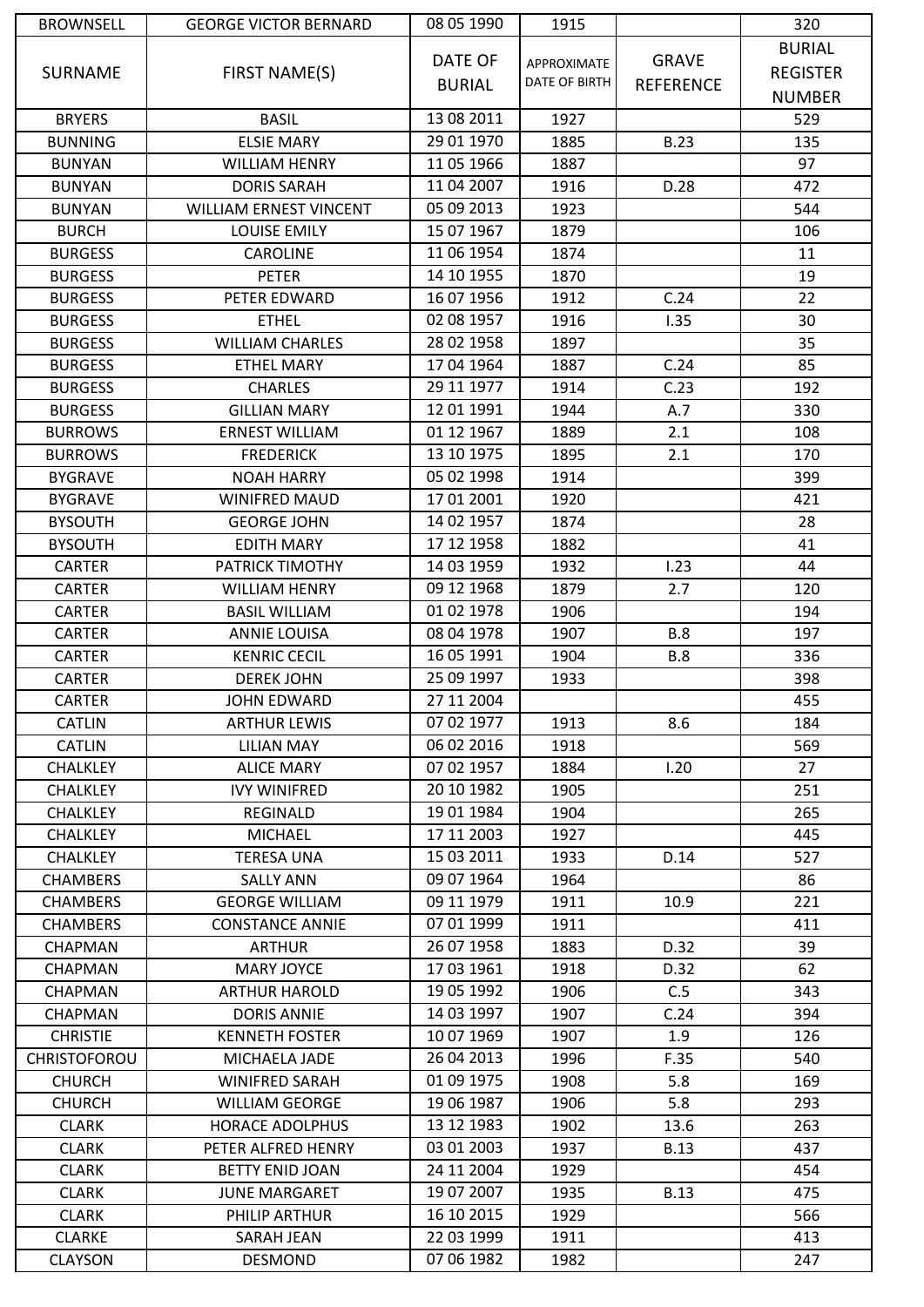| <b>CLIFT</b>     | <b>SIDNEY CHARLES</b>            | 04 11 1994    | 1909          | <b>B.11</b>      | 366             |
|------------------|----------------------------------|---------------|---------------|------------------|-----------------|
| <b>CLIFT</b>     | <b>JOSEPHINE MARY</b>            | 30 06 2005    | 1915          | <b>B.11</b>      | 459             |
|                  |                                  |               |               |                  | <b>BURIAL</b>   |
| <b>SURNAME</b>   | FIRST NAME(S)                    | DATE OF       | APPROXIMATE   | <b>GRAVE</b>     | <b>REGISTER</b> |
|                  |                                  | <b>BURIAL</b> | DATE OF BIRTH | <b>REFERENCE</b> | <b>NUMBER</b>   |
| <b>COBBETT</b>   | <b>REGINALD VICTOR</b>           | 27 03 1990    | 1916          |                  | 318             |
| <b>COBBETT</b>   | <b>STELLA</b>                    | 03 04 2004    | 1924          | <b>B.9</b>       | 449             |
| <b>COLE</b>      | <b>DOROTHEA</b>                  | 28 11 1986    | 1912          |                  | 290             |
| COLEMAN          | <b>ERNEST EDWARD</b>             | 15 07 1967    | 1882          |                  | 105             |
|                  | <b>ARTHUR ERNEST</b>             | 16 12 1978    |               |                  | 207             |
| COLEMAN          |                                  | 01 02 2002    | 1915          |                  | 429             |
| <b>COOK</b>      | <b>HUGH FRANCIS</b>              |               | 1929          | E.13             |                 |
| <b>COOK</b>      | <b>HARRY</b>                     | 04 02 2003    | 1912          |                  | 439             |
| <b>COOK</b>      | <b>BETTY ALICE</b>               | 22 09 2003    | 1914          |                  | 444             |
| <b>COOK</b>      | <b>SYBIL EILEEN</b>              | 06 01 2009    | 1929          |                  | 506             |
| <b>COOKE</b>     | <b>LOUISE</b>                    | 06 03 1976    |               |                  | 178             |
| <b>CRACKNELL</b> | <b>STANLEY ELLIS</b>             | 24 10 1975    | 1900          | 5.9              | 172             |
| <b>CRACKNELL</b> | <b>FLORENCE ELLA</b>             | 21 01 1977    | 1905          | 5.9              | 183             |
| <b>CROFT</b>     | <b>FRANK WILLIAM</b>             | 10 11 1961    | 1877          | E.32             | 66              |
| <b>CROFT</b>     | <b>HERBERT REGINALD</b>          | 05 09 1962    | 1907          | 4.4              | 72              |
| <b>CROFT</b>     | <b>LILIAN JEAN</b>               | 03 01 2001    | 1927          |                  | 420             |
| <b>CROFT</b>     | <b>WALTER FRANK</b>              | 09 10 2009    | 1920          | E.34             | 515             |
| <b>CROUCH</b>    | <b>JOSEPH WILLIAM</b>            | 29 03 1977    | 1881          |                  | 187             |
| <b>CUTTING</b>   | <b>CYRIL</b>                     | 22 10 2007    | 1926          | E.9              | 478             |
| <b>DALE</b>      | <b>ALAN DAVID</b>                | 20 10 2014    | 1945          |                  | 552             |
| <b>DAVIDSON</b>  | <b>DEMI LOUISE</b>               | 22 10 1992    | 1992          |                  | 348             |
| <b>DAVIS</b>     | <b>STANLEY GEORGE</b>            | 13 05 1996    | 1921          | E.6              | 385             |
| <b>DAWSON</b>    | <b>ETHEL</b>                     | 18 06 1958    | 1888          |                  | 38              |
| <b>DAWSON</b>    | <b>ARNOLD ALVIN</b>              | 15 06 1966    | 1888          |                  | 98              |
| <b>DAY</b>       | ROSAMUND WOODAMORE               | 10 10 1995    | 1898          | A.9              | 380             |
| <b>DEARDS</b>    | <b>STANLEY FRANK</b>             | 11 09 1959    | 1904          | <b>B.28</b>      | 47              |
| <b>DEARDS</b>    | <b>ROBERT STANLEY</b>            | 11 07 1962    | 1927          | 4.3              | 71              |
| <b>DEARDS</b>    | <b>GLADYS EVELYN</b>             | 16 02 1999    | 1903          |                  | 412             |
| <b>DEWHIRST</b>  | <b>KIM THORNTON</b>              | 31 03 1969    | 1960          |                  | 53              |
| <b>DEXTER</b>    | <b>BARRY MICHAEL</b>             | 10 09 2012    | 1952          |                  | 537             |
| <b>DIGGENS</b>   | <b>IRENE MARY AGNES WINGSTON</b> | 22 01 2001    | 1915          | G.3              | 422             |
| <b>DORRELL</b>   | JEAN                             | 28 03 2014    | 1937          |                  | 548             |
| <b>DRAPER</b>    | <b>JAMES</b>                     | 24 03 1955    | 1875          | 1.13             | 17              |
| <b>DRAPER</b>    | SARAH                            | 16 09 1960    | 1881          | 1.13             | 57              |
| <b>DRAPER</b>    | <b>FLORENCE</b>                  | 13 5 1978     | 1896          | H.25             | 199             |
| <b>DRAPER</b>    | ALBERT JAMES                     | 06 09 2002    | 1915          | 1.14             | 434             |
| <b>DRAPER</b>    | <b>RONALD GEORGE</b>             | 04 05 2007    | 1930          | H.24             | 474             |
| <b>DRAPER</b>    | <b>LILY EDITH</b>                | 14 10 2013    | 1918          |                  | 545             |
| <b>DRAPER</b>    | <b>MOLLY EILEEN</b>              | 13 05 2016    | 1936          |                  | 572             |
| <b>DREWITT</b>   | <b>JOHN</b>                      | 19 09 2015    | 1937          |                  | 563             |
| <b>DREWITT</b>   | SHEILA IRENE                     | 19 09 2015    | 1937          |                  | 564             |
| <b>DYKES</b>     | <b>DONALD</b>                    | 05 08 2012    | 1931          |                  | 536             |
| <b>EARP</b>      | <b>BARRINGTON EMMETT</b>         | 28 10 1991    | 1930          | C.8              | 341             |
| EARP             |                                  | 05 12 2003    |               | C.8              |                 |
|                  | <b>IRENE</b>                     | 23 02 2009    | 1929          |                  | 446             |
| <b>EDMUNDS</b>   | <b>IAN GORDON</b>                |               |               |                  | 508             |
| <b>EDMUNDS</b>   | <b>IAN GORDON</b>                | 12 05 2012    | 1952          |                  | 533             |
| <b>EDWARDS</b>   | <b>JOHN</b>                      | 09 08 1969    | 1907          | 1.8              | 127             |
| <b>EDWARDS</b>   | MAY                              | 02 11 1979    | 1918          | 10.8             | 220             |
| <b>EDWARDS</b>   | <b>ERNEST JAMES</b>              | 07 08 1986    | 1918          | 10.8             | 287             |
| <b>EDWARDS</b>   | <b>HAROLD ROY</b>                | 15 09 1987    | 1932          | 10.10            | 294             |
| <b>EDWARDS</b>   | <b>DORIS WINIFRED</b>            | 24 08 1993    | 1924          |                  | 356             |
| <b>EGLETON</b>   | <b>EMILY MAUDE</b>               | 24 12 1954    | 1877          | G.33             | 15              |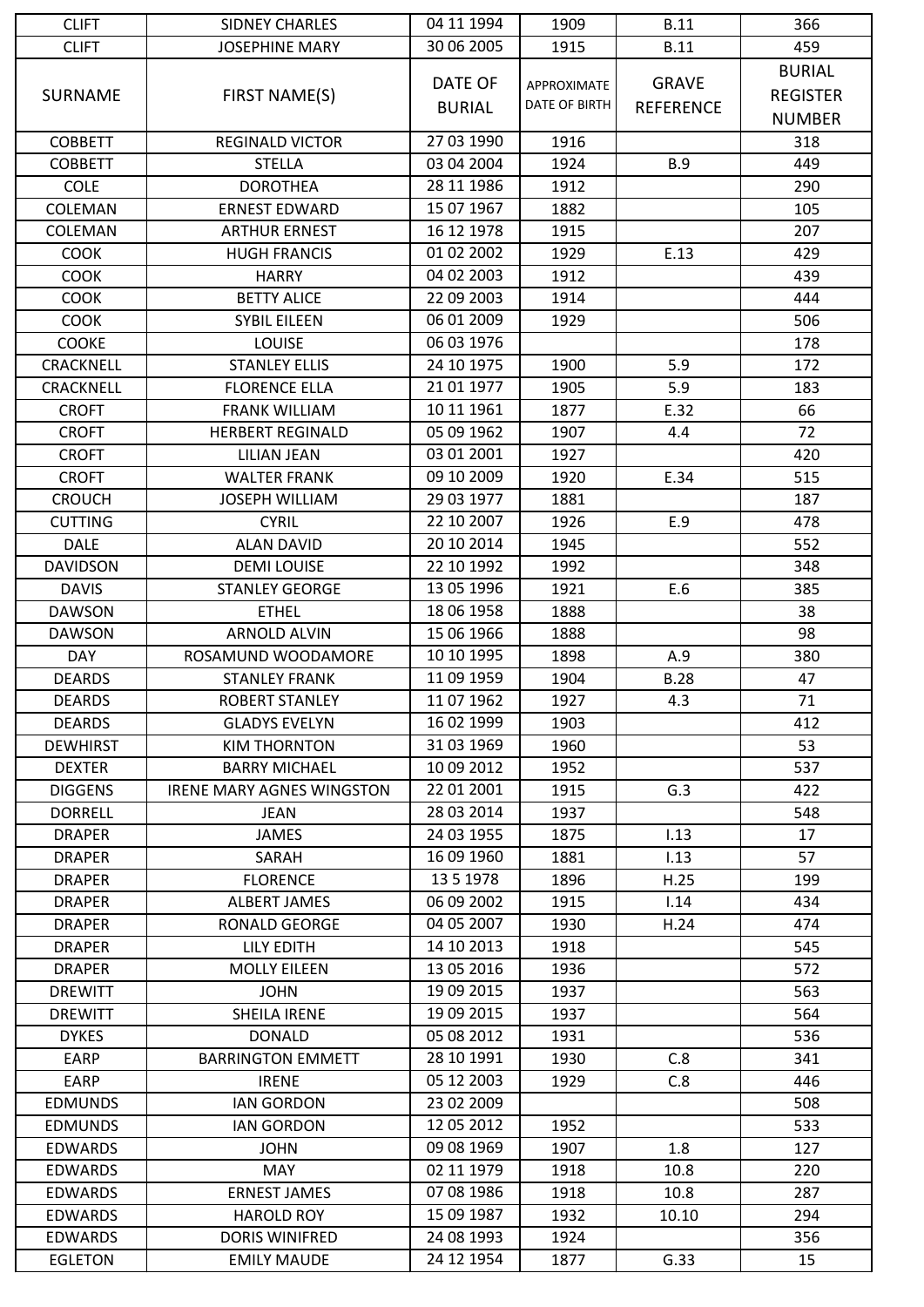| <b>ELLIS</b>     | THOMAS WILLIAM                | 05 12 1963    | 1913          | 3.1              | 83              |
|------------------|-------------------------------|---------------|---------------|------------------|-----------------|
| <b>ELLIS</b>     | <b>THOMAS</b>                 | 01 02 1971    | 13 01 1889    | 7.1              | 142             |
| <b>ELLIS</b>     | <b>GLADYS ELIZABETH</b>       | 11 07 1991    | 1913          |                  | 338             |
|                  |                               |               |               |                  | <b>BURIAL</b>   |
| <b>SURNAME</b>   | FIRST NAME(S)                 | DATE OF       | APPROXIMATE   | <b>GRAVE</b>     | <b>REGISTER</b> |
|                  |                               | <b>BURIAL</b> | DATE OF BIRTH | <b>REFERENCE</b> |                 |
|                  |                               |               |               |                  | <b>NUMBER</b>   |
| <b>ELLSWORTH</b> | PAMELA JILL                   | 16 02 1971    | 1937          |                  | 141             |
| <b>ELMS</b>      | <b>GLADYS MAY</b>             | 11 10 1969    | 1900          |                  | 130             |
| <b>ELMS</b>      | <b>JOHN JAMES</b>             | 03 03 1984    | 1901          |                  | 266             |
| <b>ELMS</b>      | LESLIE JOHN CHARLES           | 23 01 2016    | 1930          |                  | 568             |
| <b>ENGLAND</b>   | <b>IRENE LILLIE</b>           | 05 11 1969    | 1891          |                  | 132             |
| <b>ESDAILE</b>   | <b>ELSPETH SARAH</b>          | 13 09 1961    | 1878          |                  | 65              |
| <b>EVANS</b>     | <b>FLORENCE MATILDA</b>       | 10 07 2014    | 1921          |                  | 550             |
| <b>EWING</b>     | <b>CLARA SOPHIA</b>           | 25 11 2013    | 2013          |                  | 546             |
| <b>EWINGTON</b>  | <b>WILLIAM ERNEST</b>         | 25 03 1969    | 1891          |                  | 123             |
| <b>EWINGTON</b>  | <b>GERTRUDE VIOLET</b>        | 17 11 1976    | 1890          | F.31             | 182             |
| <b>EWINGTON</b>  | <b>HILDA AGNES</b>            | 03 03 1984    | 1902          |                  | 267             |
| <b>FACEY</b>     | <b>ARTHUR GEORGE</b>          | 14 07 1977    | 1900          | 8.9              | 191             |
| <b>FACEY</b>     | <b>MABEL ELLEN</b>            | 20 07 1984    | 1901          | 8.9              | 276             |
| <b>FACEY</b>     | <b>FRANK</b>                  | 12 06 1990    | 1918          |                  | 323             |
| <b>FACEY</b>     | <b>VERA DAISY</b>             | 26 01 1995    | 1921          |                  | 369             |
| <b>FARLAM</b>    | SUSAN                         | 12 05 1994    | 1944          | D.4              | 364             |
| <b>FARRIN</b>    | <b>ARTHUR</b>                 | 21 11 1964    | 1885          | 3.4              | 90              |
| <b>FARRIN</b>    | PATRICIA CAROLINE GERTRUDE    | 09 11 1971    | 1898          | 3.4              | 144             |
| <b>FARTHING</b>  | <b>REGINALD WALTER</b>        | 03 04 1958    | 1920          | 1.31             | 37              |
| <b>FISHER</b>    | <b>EDWARD STUART</b>          | 01 03 1965    | 1900          | 3.5              | 92              |
| <b>FISHER</b>    | <b>GLADYS</b>                 | 12 01 1968    | 1904          | 2.3              | 110             |
| <b>FLITNEY</b>   | ROBERT JAMES                  | 30 09 2016    | 1940          |                  | 575             |
| <b>FOOT</b>      | <b>WINIFRED KATHLEEN</b>      | 29 08 2003    |               |                  | 443             |
| <b>FROST</b>     | <b>MARION LILIAN MAUD</b>     | 27 06 1975    | 1898          | 8.4              | 167             |
| <b>FROST</b>     | <b>PERCY</b>                  | 04 08 1980    | 22 09 1896    | 8.4              | 229             |
| <b>FROST</b>     | <b>VALERIE MARY</b>           | 23 07 1982    | 1941          | 12.3             | 248             |
| <b>FURNELL</b>   | <b>WALTER GEORGE ANGEL</b>    | 12 07 1976    | 1912          | 6.9              | 180             |
| <b>FURNELL</b>   | <b>MARY CONSTANCE AGNES</b>   | 06 10 1978    | 02 06 1912    | 10.1             | 204             |
| GADDIE           | <b>ANNIE MARIA</b>            | 12 02 1954    | 1867          |                  | 5               |
| <b>GADDIE</b>    | <b>HETTY AMELIA</b>           | 12 06 1979    | 1893          |                  | 214             |
| <b>GARWOOD</b>   | <b>FRANK EDWARD FREDERICK</b> | 17 07 2016    | 1931          |                  | 574             |
|                  |                               | 11 02 1982    |               |                  |                 |
| <b>GILBERT</b>   | <b>ALFRED</b>                 | 18 11 1982    | 1912          | 12.9<br>12.9     | 241<br>253      |
| <b>GILBERT</b>   | <b>GLADYS LOUISA</b>          | 10 07 1986    | 1911          |                  |                 |
| <b>GILBERT</b>   | <b>ERNEST JOHN</b>            |               | 1906          | 5.10             | 286             |
| <b>GILBERT</b>   | <b>LUCY</b>                   | 10 01 2011    | 1918          |                  | 525             |
| <b>GODDARD</b>   | VANDOLINE                     | 26 03 1990    | 1939          |                  | 317             |
| GODDARD          | PETER ERNEST                  | 02 10 2008    | 1934          |                  | 485             |
| <b>GOODACRE</b>  | <b>MARION DONNE</b>           | 29 04 1989    | 1900          |                  | 305             |
| <b>GOULD</b>     | <b>OAKLEY JAY</b>             | 16 11 2011    | 2007          |                  | 530             |
| <b>GREEN</b>     | <b>MARY</b>                   | 20 10 1956    | 1874          | 1.19             | 25              |
| <b>GREEN</b>     | <b>JAMES</b>                  | 14 11 1962    | 1880          | 1.19             | 75              |
| <b>GREEN</b>     | <b>HERBERT JAMES</b>          | 27 02 2004    | 1914          |                  | 448             |
| <b>GREGORY</b>   | <b>FREDERICK GEORGE</b>       | 10 10 1964    | 1878          | 3.3              | 89              |
| <b>GREGORY</b>   | <b>HENRY JAMES</b>            | 02 04 1974    | 1909          | 3.9              | 159             |
| <b>GREGORY</b>   | DOROTHY MAY                   | 06 06 2008    | 1915          |                  | 483             |
| <b>GREGORY</b>   | <b>PATRICK JOHN</b>           | 06 06 2008    | 1937          |                  | 484             |
| GROOM            | <b>WILLIAM DAVID</b>          | 09 08 1972    | 1905          | 8.3              | 150             |
| <b>GROVES</b>    | <b>HELEN</b>                  | 19 02 1965    | 1965          |                  | 91              |
| <b>HAMMOND</b>   | TOM                           | 12 07 1984    | 1902          | 13.2             | 275             |
| <b>HAMMOND</b>   | <b>OLIVE ELIZABETH</b>        | 08 01 1990    | 1903          |                  | 313             |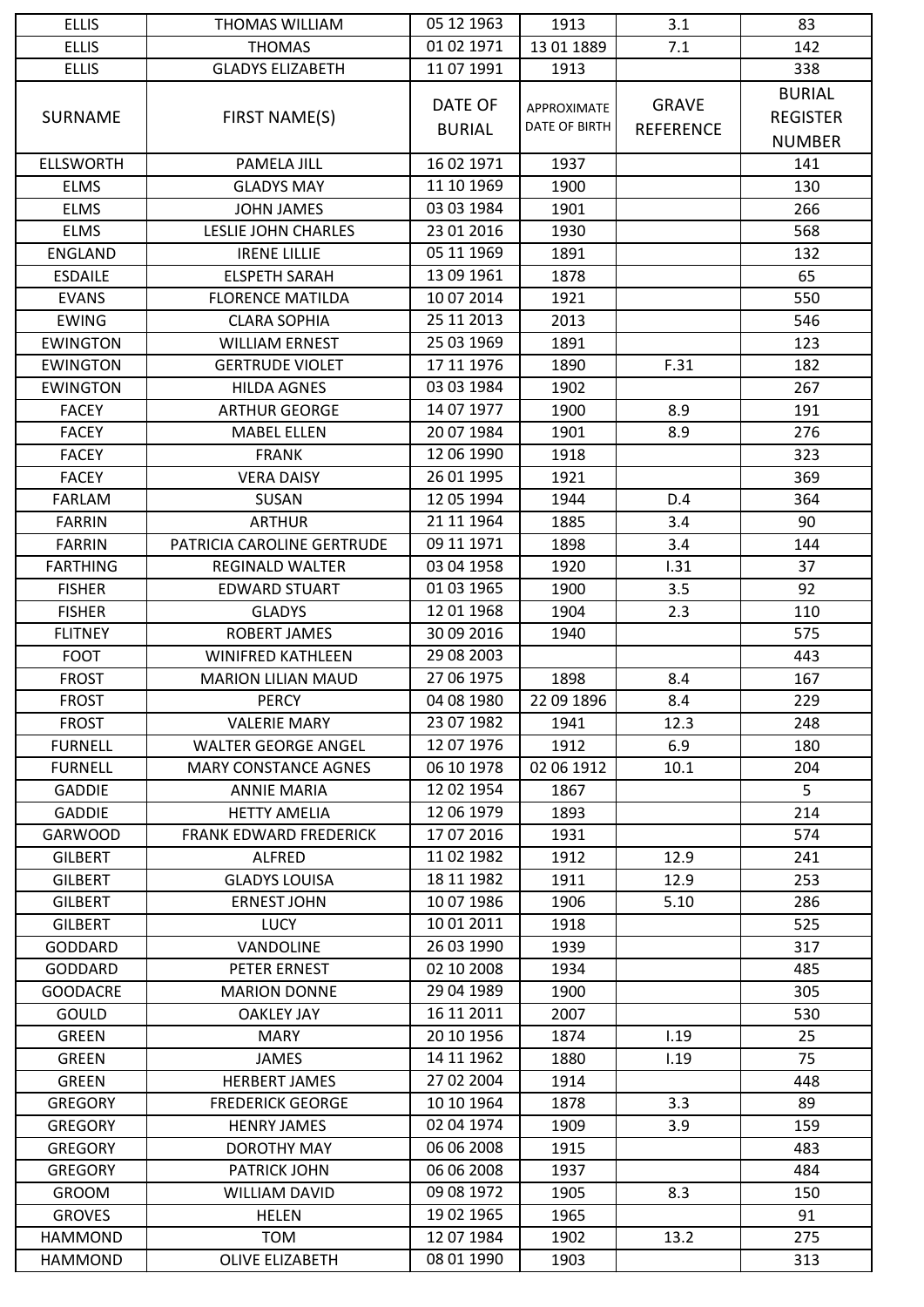| <b>HANKEY</b>     | <b>MARGARET JOYCE</b>      | 01 10 1992               | 1965          | C.9              | 346             |
|-------------------|----------------------------|--------------------------|---------------|------------------|-----------------|
| <b>HANKEY</b>     | <b>SYBLE JOYCE</b>         | 09 11 2010               | 1931          |                  | 524             |
| <b>HARRADENCE</b> | <b>ARTHUR</b>              | 27 01 1960               | 1891          |                  | 51              |
| HARRADENCE        | <b>EMMA</b>                | 24 12 1981               | 1900          | C.19             | 240             |
|                   |                            |                          |               |                  | <b>BURIAL</b>   |
| <b>SURNAME</b>    | FIRST NAME(S)              | DATE OF                  | APPROXIMATE   | <b>GRAVE</b>     | <b>REGISTER</b> |
|                   |                            | <b>BURIAL</b>            | DATE OF BIRTH | <b>REFERENCE</b> | <b>NUMBER</b>   |
|                   |                            |                          |               |                  |                 |
| HARRADENCE        | <b>HERBERT</b>             | 10 03 1984               | 1897          | C.19             | 268             |
| HARRADENCE        | <b>MARGARET JUNE</b>       | 27 10 2014               | 1931          |                  | 553             |
| HARRADENCE        | <b>GEORGE HUBERT</b>       | 03 06 2015               | 1925          |                  | 558             |
| HARRADENCE        | <b>GLADYS JOAN</b>         | 14 10 2015               | 1929          |                  | 565             |
| <b>HARRIS</b>     | <b>BERT</b>                | 17 12 1959               | 1905          |                  | 50              |
| <b>HARRIS</b>     | <b>PERCY FRANCIS</b>       | 05 02 1976               | 1904          | 8.5              | 176             |
| <b>HARRIS</b>     | <b>KATHLEEN</b>            | 14 10 1993               | 1906          | C.10             | 358             |
| <b>HARRIS</b>     | <b>ELSIE MABEL</b>         | 24 01 2003               | 1909          |                  | 438             |
| <b>HARRIS</b>     | KIAN JAMES ARTHUR          | 12 01 2007               | 2006          |                  | 471             |
| <b>HAYNES</b>     | <b>JOE VINCENT</b>         | 27 02 2005               | 2005          |                  | 462             |
| <b>HERPELS</b>    | <b>BARBARA GRACE</b>       | 04 11 2015               | 1934          |                  | 567             |
| <b>HEWS</b>       | <b>AVRIL DAWN</b>          | 17 01 1975               | 1956          | 6.6              | 163             |
| <b>HEWS</b>       | DARRYL ALEXANDER           | 20 05 1999               | 1923          | 6.7              | 414             |
| <b>HEWS</b>       | <b>CHRISTINA SOPHIA</b>    | 24 03 2006               | 1924          | 6.7              | 463             |
| <b>HINDE</b>      | <b>ALICE HANNAH</b>        | 22 11 1968               | 1889          | 2.6              | 119             |
| <b>HIPGRAVE</b>   | <b>WALTER</b>              | 26 02 1954               | 1899          | A.17             | $\overline{7}$  |
| <b>HIPGRAVE</b>   | <b>HARRY</b>               | 18 10 1957               | 1870          | 1.21             | 31              |
| <b>HIPGRAVE</b>   | <b>SARAH ANN</b>           | 06 11 1957               | 1876          | 1.21             | 32              |
| <b>HIPGRAVE</b>   | DAVID LEONARD              | 06 07 1963               | 1939          |                  | 80              |
| <b>HIPGRAVE</b>   | <b>HERBERT</b>             | 28 08 1973               | 1901          |                  | 157             |
| <b>HIPGRAVE</b>   | <b>ELIZABETH MARY</b>      | 29 03 1977               | 1902          | A.17             | 186             |
| <b>HIPGRAVE</b>   | <b>ERNEST WILLIAM</b>      | 07 11 1981               | 1920          |                  | 239             |
| <b>HIPGRAVE</b>   | <b>LEONARD FRANK</b>       | 20 03 1984               | 1914          |                  | 269             |
| <b>HOARE</b>      | <b>ELKE</b>                | 05 03 2001               | 1943          | G.5              | 423             |
| <b>HODGSON</b>    | <b>JOHN HENRY</b>          | 13 06 1984               | 1912          |                  | 273             |
| HODSON-SMITH      | <b>DOREEN JOYCE</b>        | 09 06 2016               | 1936          |                  | 573             |
| <b>HOLTON</b>     | <b>HERBERT CHARLES</b>     | 02 11 1954               | 1896          |                  | 13              |
| <b>HONE</b>       | <b>ELSIE EMMA</b>          | 15 09 1964               | 1889          |                  | 88              |
| <b>HONE</b>       | <b>HAROLD G</b>            | 17 02 1966               | 1887          |                  | 96              |
| <b>HORNETT</b>    | <b>MARY ANN</b>            | 11 06 1954               | 1869          |                  | 12              |
| <b>HORNETT</b>    | <b>ELLEN FANNY</b>         | 03 09 1959               | 1878          |                  | 46              |
| <b>HORNETT</b>    | <b>ALICE</b>               | 11 01 1962               | 1886          |                  | 67              |
| <b>HORNETT</b>    | <b>ELLEN</b>               | 23 08 1991               | 1908          | B.7              | 339             |
| <b>HORNETT</b>    | <b>JOHN</b>                | 02 12 2002               | 1909          | B.7              | 436             |
| <b>HORSLEY</b>    | <b>ELLEN MARY</b>          | 28 02 1995               | 1915          | E.3              | 370             |
| <b>HORSLEY</b>    | <b>HERBERT HENRY</b>       | 18 09 1997               | 1912          |                  | 397             |
| <b>HOUSTON</b>    | MARGARET                   | 10 10 1960               | 1876          |                  | 59              |
| <b>HUMPHREYS</b>  | <b>HAROLD JAMES</b>        | 15 11 1971               | 01 10 1909    | 7.3              | 145             |
| <b>HUMPHREYS</b>  | <b>MARY LORNA</b>          | 17 04 2009               | 1908          | 7.3              | 513             |
|                   |                            | 22 03 1973               |               |                  |                 |
| <b>HURREN</b>     | RICHARD CLARENCE           |                          | 1892          | D.24             | 154             |
| <b>HURREN</b>     | <b>BERTHA</b>              | 17 10 1986<br>19 11 1996 | 1906          |                  | 289             |
| <b>HURREN</b>     | ETHEL LOUISA ALICE         |                          | 1930          | C.12             | 390             |
| <b>IDLE</b>       | <b>CHARLOTTE ELIZABETH</b> | 29 12 1980               | 1901          |                  | 232             |
| <b>IDLE</b>       | <b>ARTHUR ERNEST</b>       | 23 11 1984               | 1905          |                  | 281             |
| <b>ILOTT</b>      | <b>FRED</b>                | 24 02 1954               | 1883          |                  | 6               |
| <b>ILOTT</b>      | <b>ELIZABETH</b>           | 14 03 1959               | 1881          |                  | 43              |
| <b>IZZARD</b>     | <b>WALTER FREDERICK</b>    | 31 03 1979               | 1908          |                  | 209             |
| <b>JACKSON</b>    | PETER CHARLES              | 01 06 1989               | 1930          |                  | 306             |
| <b>JACKSON</b>    | PETER ALFRED               | 07 12 2004               | 1932          |                  | 456             |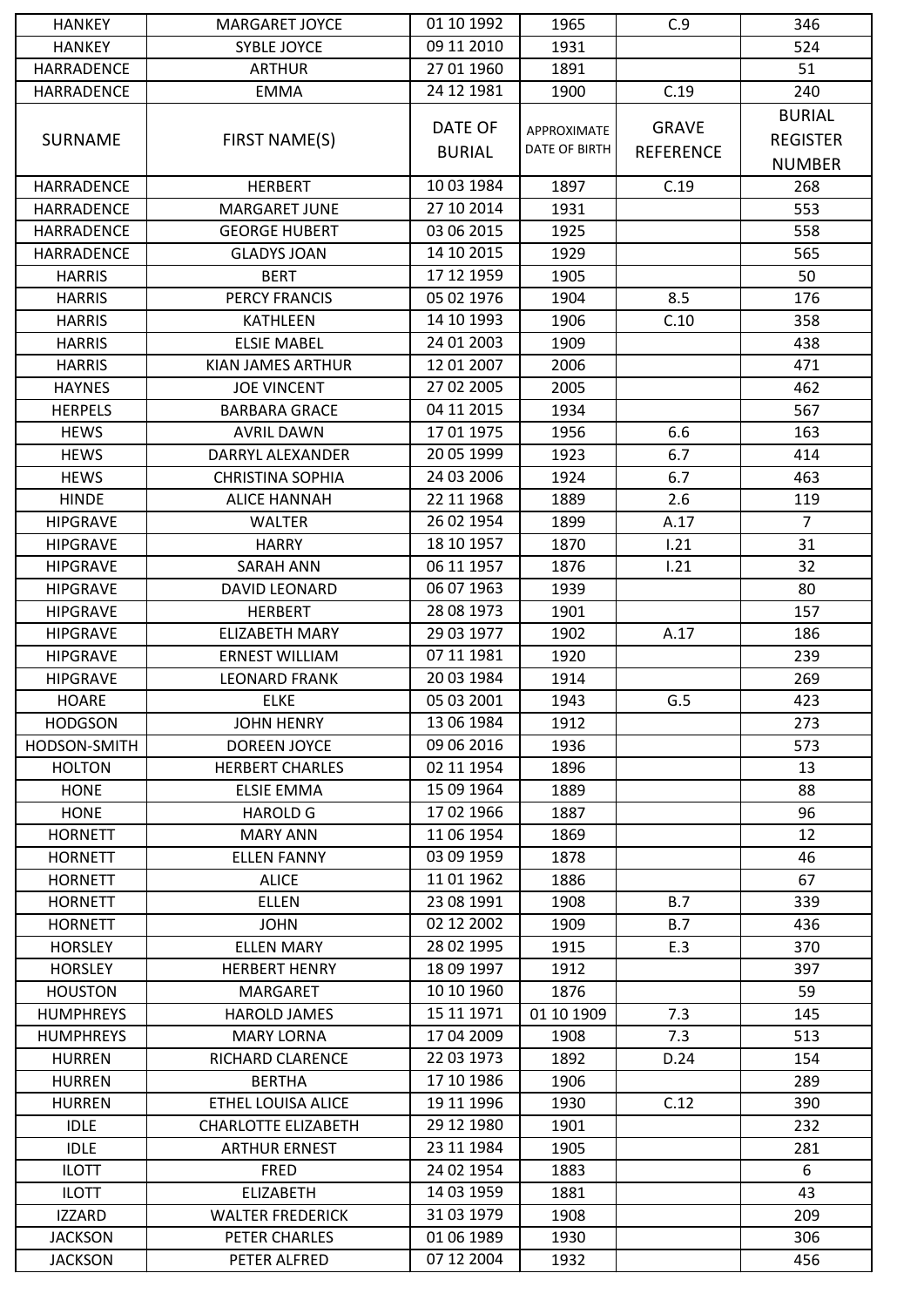| <b>JERMYN</b>    | CELIA (PEGGY)                 | 06 11 2008    |                      |                  | 487             |
|------------------|-------------------------------|---------------|----------------------|------------------|-----------------|
| <b>JERMYN</b>    | <b>ALFRED GEORGE</b>          | 06 11 2008    |                      |                  | 488             |
| <b>JESSE</b>     | <b>LEON WILLIAM</b>           | 19 04 1995    | 1906                 |                  | 371             |
| <b>JOHNSON</b>   | PAUL ANTHONY                  | 19 01 1984    | 1962                 | 13.5             | 264             |
| <b>JOLLY</b>     | <b>DAISY LILIAN</b>           | 05 05 1995    | 1919                 | D.6              | 373             |
|                  |                               |               |                      |                  | <b>BURIAL</b>   |
| <b>SURNAME</b>   | FIRST NAME(S)                 | DATE OF       | APPROXIMATE          | <b>GRAVE</b>     | <b>REGISTER</b> |
|                  |                               | <b>BURIAL</b> | <b>DATE OF BIRTH</b> | <b>REFERENCE</b> | <b>NUMBER</b>   |
| <b>JOLLY</b>     | <b>VICTOR ALBERT</b>          | 27 09 1996    | 1925                 |                  | 389             |
| <b>JONES</b>     | <b>IVAN</b>                   | 17 07 1968    | 1908                 |                  | 114             |
|                  | <b>RICHARD ARTHUR</b>         |               |                      |                  |                 |
| <b>JONES</b>     |                               | 09 10 1987    | 1900                 |                  | 296             |
| <b>JONES</b>     | <b>CHRISTINE</b>              | 15 12 1987    | 1939                 | 14.2             | 297             |
| <b>JONES</b>     | <b>TERENCE</b>                | 25 05 2004    | 1938                 |                  | 450             |
| <b>JONES</b>     | <b>BARBARA EXTON</b>          | 27 05 2006    | 1914                 | <b>B.23</b>      | 465             |
| <b>JONES</b>     | <b>TERENCE EMBLYN</b>         | 31 07 2013    | 1958                 |                  | 543             |
| <b>JOYS</b>      | <b>GEORGE</b>                 | 31 08 1967    | 1888                 |                  | 107             |
| <b>JOYS</b>      | <b>ETHEL MARY</b>             | 18 01 1975    | 1889                 |                  | 164             |
| <b>KELLEHER</b>  | <b>CORNELIUS</b>              | 14 07 1979    | 1900                 |                  | 216             |
| <b>KELLEHER</b>  | <b>MAGGIE</b>                 | 19 05 1980    | 1905                 |                  | 225             |
| <b>KING</b>      | <b>MARIE</b>                  | 10 01 1974    | 1893                 | 5.6              | 158             |
| <b>KIRK</b>      | <b>MARGARET EVELYN</b>        | 17 05 2010    | 1941                 |                  | 516             |
| <b>KIRK</b>      | <b>MARGARET EVELYN</b>        | 27 06 2010    | 1941                 |                  | 520             |
| <b>KITCHEN</b>   | <b>MARJORIE ADA</b>           | 26 03 1965    | 1913                 |                  | 94              |
| <b>KNIGHT</b>    | RITA ELIZABETH                | 13 07 2012    |                      |                  | 535             |
| LAURENCE         | <b>HARVARD MOORSON</b>        | 28 05 1959    | 1907                 |                  | 45              |
| LAWRENCE         | <b>MARGARET INGLES RACHEL</b> | 21 05 1962    | 1874                 |                  | 70              |
| <b>LEE</b>       | <b>AUDREY GRACE</b>           | 25 06 2015    | 1917                 |                  | 560             |
| <b>LITTLE</b>    | <b>JAMES NORMAN</b>           | 14 06 1984    | 1919                 | 13.3             | 274             |
| <b>LIVINGS</b>   | <b>MARY</b>                   | 22 09 1960    | 1922                 |                  | 58              |
| <b>LUCAS</b>     | DONALD CLIFFORD THOMAS        | 01 10 1981    | 1936                 | 11.2             | 238             |
| <b>LUCK</b>      | <b>GLADYS TYVER</b>           | 10 08 1995    | 1904                 |                  | 375             |
| MacNAB           | <b>THOMAS JACKSON</b>         | 09 12 1988    | 21 05 1947           | 14.4             | 302             |
| <b>MADDOX</b>    | CAMILLA                       | 26 05 1995    | 1933                 | 3.3              | 374             |
| MARSHALL         | ANN                           | 21 06 1976    | 1976                 | 12.6             | 179             |
| MARSHALL         | REGINALD LESLIE               | 20 05 1982    | 1911                 | 12.6             | 244             |
| <b>MASON</b>     | <b>JOHN HERBERT</b>           | 25 05 1982    | 1905                 | 12.4             | 246             |
| <b>MASON</b>     | <b>GLADYS TYVER</b>           | 10 08 1995    | 1904                 | 12.4             | 376             |
| <b>MATHERS</b>   | <b>FRANK</b>                  | 28 04 1955    | 1890                 | 1.17             | 18              |
| <b>MATHERS</b>   | <b>HARRIET</b>                | 11 07 1980    | 1889                 |                  | 227             |
| <b>MATTHEWS</b>  | <b>BRIAN ALBERT</b>           | 11 12 1996    | 1952                 |                  | 392             |
| <b>MATTHIAS</b>  | <b>ROBERT</b>                 | 30 09 1968    | 1919                 | 2.5              | 117             |
| <b>MATTHIAS</b>  | <b>PHYLLIS</b>                | 08 02 2008    | 1917                 |                  | 481             |
| <b>McCARTHY</b>  | <b>DOROTHY RUTH</b>           | 07 06 1979    | 1911                 | 10.2             | 213             |
| <b>McCARTHY</b>  | <b>DOUGLAS CHARLES</b>        | 17 12 1982    | 1918                 | 13.9             | 255             |
| <b>MCCARTHY</b>  | EILEEN VALERIE                | 18 07 1990    | 1929                 | <b>B.9</b>       | 325             |
| <b>McCARTHY</b>  | <b>DENIS HENRY</b>            | 27 01 2000    | 1925                 | 1.12             | 418             |
| <b>MCCARTHY</b>  | <b>GERALD PATRICK</b>         | 18 06 2012    | 1928                 | 15.2             | 534             |
| McHARDY          | <b>ROBERT CHARLES</b>         | 26 02 1955    | 1896                 |                  | 16              |
| <b>McHARDY</b>   | <b>MONICA</b>                 | 20 10 2004    | 1923                 |                  | 453             |
| <b>MCKENZIE</b>  | LILIAN BEATRICE               | 15 02 1967    | 1884                 | 3.9              | 102             |
| <b>McPHERSON</b> | <b>IVY KATHLEEN</b>           | 03 09 1964    | 1910                 | 4.8              | 87              |
| <b>MCPHERSON</b> | <b>WILLIAM</b>                | 21 08 1968    | 1900                 | 4.8              | 116             |
| <b>MEAN</b>      | <b>WALTER DAVID</b>           | 27 08 1992    | 1922                 |                  | 345             |
| <b>MEAN</b>      | <b>DOROTHY</b>                | 13 06 2010    | 1922                 |                  | 519             |
| <b>MILLER</b>    | <b>HERBERT MARK</b>           | 07 01 1954    | 1898                 |                  | $\overline{4}$  |
| <b>MILLER</b>    | ALICE EDITH MAY               | 05 07 1856    | 1898                 |                  | 21              |
|                  |                               |               |                      |                  |                 |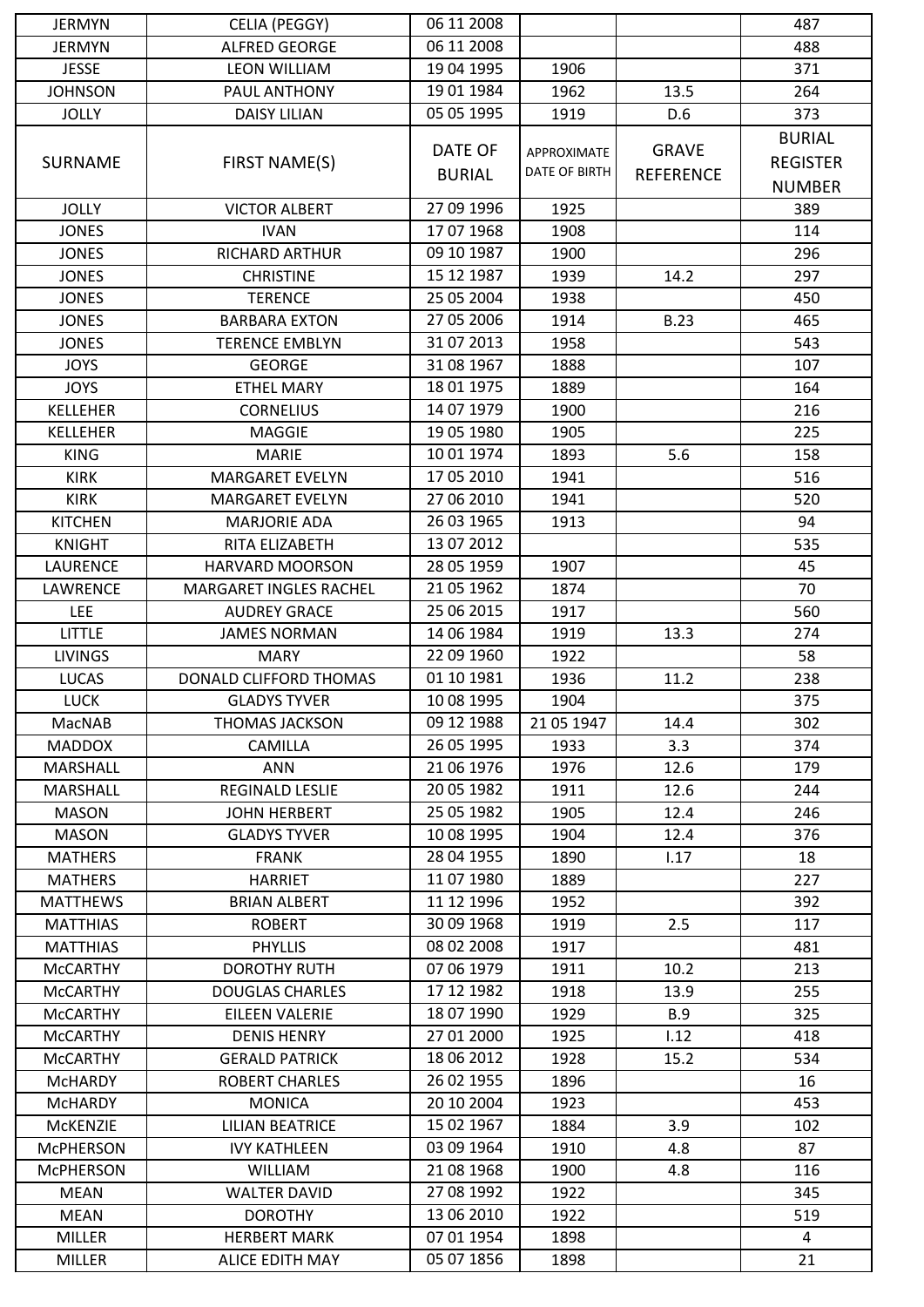| <b>MILLER</b>   | <b>EMILY SUSAN</b>          | 25 08 1956    | 1895          |                  | 23              |
|-----------------|-----------------------------|---------------|---------------|------------------|-----------------|
| <b>MILLER</b>   | <b>MARK</b>                 | 05 02 1958    | 1874          | F.19             | 34              |
| <b>MILLER</b>   | <b>FREDERICK JOHN</b>       | 31 12 1979    | 1909          | 11.9             | 223             |
| <b>MILLER</b>   | <b>ALAN NORMAN</b>          | 04 09 1980    | 1923          |                  | 228             |
| <b>MILLER</b>   | <b>MARY ELLEN</b>           | 18 11 1983    | 1917          | 11.9             | 262             |
| <b>MILLER</b>   | <b>CECIL HENRY</b>          | 28 02 1994    | 1912          | D.7              | 362             |
|                 |                             |               |               |                  | <b>BURIAL</b>   |
| <b>SURNAME</b>  | FIRST NAME(S)               | DATE OF       | APPROXIMATE   | <b>GRAVE</b>     | <b>REGISTER</b> |
|                 |                             | <b>BURIAL</b> | DATE OF BIRTH | <b>REFERENCE</b> | <b>NUMBER</b>   |
| <b>MILLER</b>   | <b>GLADYS VERA</b>          | 06 06 2001    | 1922          | D.7              | 424             |
|                 |                             | 30 08 2002    |               |                  |                 |
| <b>MILLER</b>   | <b>KATHLEEN GLADYS</b>      |               | 1927          | H.28             | 433             |
| <b>MILTON</b>   | <b>WALTER RONALD</b>        | 06 06 1961    | 1904          |                  | 63              |
| <b>MILTON</b>   | <b>PHOEBE</b>               | 07 01 1972    | 1886          | E.29             | 146             |
| <b>MILTON</b>   | <b>REGINALD CECIL</b>       | 07 12 1990    | 1914          |                  | 327             |
| <b>MILTON</b>   | SANDRA JOAN                 | 29 07 2006    | 1952          | E.28             | 467             |
| <b>MOORE</b>    | URSULA LILLIAN              | 06 10 1987    | 1905          |                  | 295             |
| <b>MORRISON</b> | EILEEN ISABEL               | 14 02 1963    | 1909          | 4.5              | 76              |
| <b>MORRISON</b> | <b>ALEXANDER LAING</b>      | 15 05 1987    | 1906          | 4.5              | 292             |
| <b>MORRISON</b> | <b>BRENNEN</b>              | 08 12 1999    | 1983          | C.13             | 416             |
| <b>MULLINS</b>  | ROSE HANNAH                 | 24 06 1981    | 1895          | 11.4             | 235             |
| <b>MURFIN</b>   | MICHAEL ANTHONY             | 11 08 1997    |               | F.4              | 396             |
| <b>MYERS</b>    | <b>FLORENCE EMILY</b>       | 21 03 1963    | 1887          | 4.6              | 78              |
| NARRACOTT       | <b>CATHERINE AERON</b>      | 06 10 1995    | 1908          | C.2              | 379             |
| <b>NASH</b>     | <b>FREDERICK WILLIAM</b>    | 03 07 1968    | 1893          |                  | 112             |
| <b>NASH</b>     | <b>ANNIE ELEANOR</b>        | 28 02 1970    | 1890          |                  | 136             |
| <b>NASH</b>     | <b>WILLIAM GEORGE</b>       | 22 10 1971    | 1909          | 7.2              | 143             |
| <b>NASH</b>     | <b>GEORGE EDWARD</b>        | 02 02 1973    | 1912          | 7.4              | 152             |
| <b>NASH</b>     | <b>ARTHUR HENRY</b>         | 22 02 1975    | 1913          |                  | 165             |
| <b>NASH</b>     | <b>ADA</b>                  | 06 04 1978    | 1899          | 9.3              | 196             |
| <b>NASH</b>     | PERCY ALFRED                | 01 10 1979    | 1906          | 10.5             | 218             |
| <b>NASH</b>     | <b>ALFRED JAMES</b>         | 05 05 1982    | 1903          | G.28             | 243             |
| <b>NASH</b>     | <b>IVY MARGARET</b>         | 26 02 1988    | 06 08 1918    | 14.9             | 300             |
| <b>NASH</b>     | <b>DOROTHY</b>              | 15 01 1990    | 1915          | 15.4             | 314             |
| <b>NASH</b>     | <b>ALICE AMELIA</b>         | 17 06 1993    | 1909          |                  | 355             |
| <b>NASH</b>     | <b>LILY ALICE</b>           | 16 10 1993    | 1913          |                  | 359             |
| <b>NASH</b>     | ARTHUR JOHN (JACK)          | 31 10 1995    | 1915          | 15.4             | 381             |
| <b>NASH</b>     | LOUISA                      | 18 09 1998    | 1908          |                  | 407             |
| <b>NASH</b>     | <b>FRANCIS ARTHUR</b>       | 09 10 2000    | 1914          |                  | 419             |
| <b>NASH</b>     | <b>JAMES ERNEST</b>         | 06 10 2012    | 1930          |                  | 538             |
| <b>NEWMAN</b>   | <b>GEORGE</b>               | 12 12 1972    | 1887          | 5.4              | 151             |
| <b>NEWMAN</b>   | <b>ALICE JANE</b>           | 29 04 1978    | 1890          | 5.4              | 198             |
| <b>NEWMAN</b>   | <b>ALICE FLORENCE</b>       | 19 03 1996    | 1912          | E.4              | 383             |
| <b>NEWMAN</b>   | <b>SARAH TURNBULL</b>       | 16 02 1998    | 1912          | D.2              | 400             |
| <b>NEWMAN</b>   | <b>GEORGE WILLIAM DAVID</b> | 27 04 1998    | 1914          | D.2              | 404             |
| <b>NOBLE</b>    | <b>OLIVER BILL</b>          | 05 06 2009    | 1933          | H.4              | 514             |
| <b>NOBLE</b>    | <b>SHIRLEY DORIS</b>        | 24 07 2014    | 1935          | H.4              | 551             |
| <b>NORGAN</b>   | <b>BERNARD GEORGE</b>       | 27 05 1954    | 1905          | 1.12             | 10              |
| <b>NORGAN</b>   |                             | 05 10 1963    | 1963          |                  | 81              |
| <b>NORGAN</b>   | <b>EDITH MARGERY</b>        | 14 05 1990    | 1903          | 15.3             | 322             |
| <b>NORMAN</b>   | <b>OLIVER WILLIAM</b>       | 29 04 1994    | 1993          | C.4              | 363             |
| <b>NORMAN</b>   | <b>MARY DIANA</b>           | 16 02 2011    | 1934          | C.3              | 526             |
| <b>NUTTING</b>  | MABEL                       | 29 03 1958    | 1894          | <b>B.12</b>      | 36              |
| O'DONNELL       | <b>ANTHONY JOHN</b>         | 14 10 1980    | 1910          | 12.2             | 249             |
| O'DONNELL       | <b>MARY TAYLOR</b>          | 17 11 1989    | 1920          | 12.2             | 310             |
| <b>OSBORN</b>   | <b>GERTRUDE</b>             | 28 02 1998    | 1917          |                  | 402             |
| <b>OSBORN</b>   | <b>ARTHUR ERNEST</b>        | 09 06 2003    | 1911          |                  | 442             |
|                 |                             |               |               |                  |                 |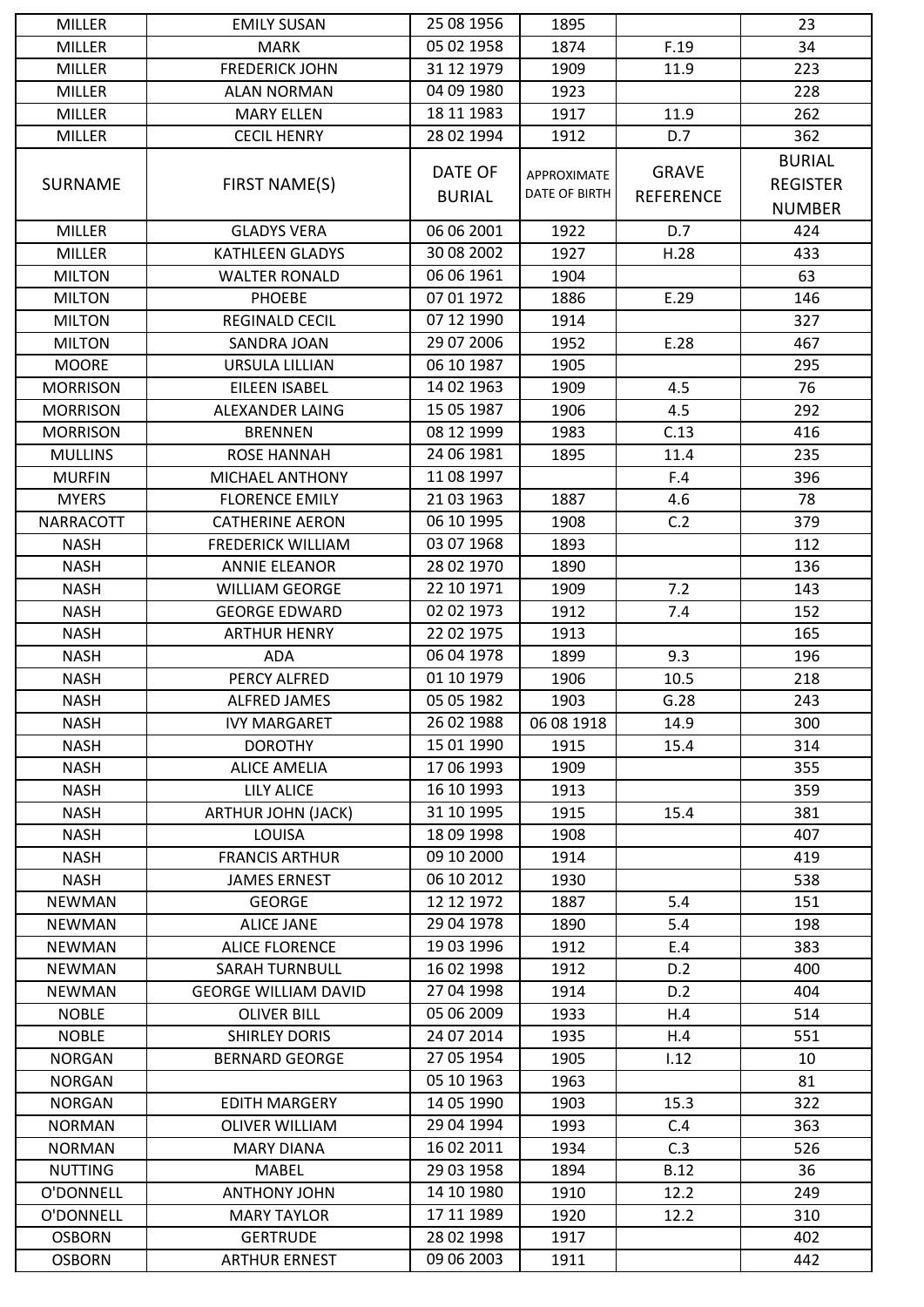| <b>OSMAN</b>                  | <b>WILLIAM ANTHONY</b>             | 15 05 1992     | 1925          | C.7              | 342             |
|-------------------------------|------------------------------------|----------------|---------------|------------------|-----------------|
| <b>OSMAN</b>                  | <b>GRACE FLORENCE</b>              | 02 11 2016     | 1929          |                  | 576             |
| <b>PACEY</b>                  | <b>HERBERT</b>                     | 15 12 1992     | 1916          |                  | 351             |
| <b>PACKER</b>                 | <b>ALAN LEWIS</b>                  | 23 05 1977     | 1942          |                  | 189             |
| <b>PAKENHAM</b>               | <b>GEORGE ROBIN</b>                | 02 04 1957     | 1895          |                  | 29              |
| PAKENHAM                      | ROSEMARY FIONA BUCHANAN            | 11 06 1984     | 1904          |                  | 271             |
| PARNHAM                       | <b>KENNETH</b>                     | 29 12 1995     | 1919          |                  | 382             |
|                               |                                    |                |               |                  | <b>BURIAL</b>   |
| <b>SURNAME</b>                | FIRST NAME(S)                      | <b>DATE OF</b> | APPROXIMATE   | <b>GRAVE</b>     | <b>REGISTER</b> |
|                               |                                    | <b>BURIAL</b>  | DATE OF BIRTH | <b>REFERENCE</b> | <b>NUMBER</b>   |
| <b>PAYNE</b>                  | <b>WILLIAM</b>                     | 22 08 1958     | 1887          | 1.30             | 40              |
|                               |                                    | 18 07 2006     |               |                  |                 |
| <b>PEACOCK</b><br><b>PENN</b> | LISA MARIE<br><b>GEORGE ALBERT</b> | 10 05 1983     | 1976<br>1919  | G.10             | 466<br>257      |
|                               |                                    |                |               |                  |                 |
| <b>PEPPER</b>                 | <b>BETSY JANE</b>                  | 24 03 1975     | 1892          | 5.7              | 166             |
| <b>PETTITT</b>                | MURIEL ALICE ADA                   | 18 07 1981     | 1907          |                  | 237             |
| <b>PHILLIPS</b>               | <b>ROBERT MARK</b>                 | 16 03 1968     | 1934          |                  | 111             |
| <b>PHILLIPS</b>               | <b>IRENE EDNA</b>                  | 07 06 1985     | 1916          | 4.10             | 284             |
| <b>PHILLIPS</b>               | <b>NORMA</b>                       | 19 03 1998     | 1932          |                  | 403             |
| <b>PHILLIPS</b>               | <b>GARETH EIFION</b>               | 12 08 2004     | 1937          | F.9              | 452             |
| <b>PHILLIPS</b>               | RONALD JOHN                        | 24 04 2008     | 1934          |                  | 482             |
| <b>PHILLIPS</b>               | <b>DOROTHY MAY</b>                 | 19 05 2010     | 1936          |                  | 517             |
| <b>PIPER</b>                  | <b>TERENCE WILLIAM</b>             | 23 04 1991     | 1928          | A.6              | 335             |
| <b>PIPER</b>                  | <b>SYBIL</b>                       | 12 12 1994     | 1927          | A.6              | 368             |
| <b>PITMAN</b>                 | <b>CHARLES ROY</b>                 | 16 04 2015     | 1929          |                  | 556             |
| <b>POOLE</b>                  | <b>JOHN BRIAN</b>                  | 04 02 2013     | 1933          | G.35             | 539             |
| <b>PORT</b>                   | ETHEL ELIZABETH                    | 15 08 1984     | 1888          | 2.10             | 278             |
| <b>POWELL</b>                 | <b>CONSTANCE HELEN</b>             | 24 02 1997     | 1916          | F.3              | 393             |
| <b>PRICE</b>                  | <b>GLADYS EILEEN</b>               | 11 01 1991     | 1922          | 1.3              | 329             |
| <b>PRICE</b>                  | <b>WILLIAM GEORGE</b>              | 04 02 1993     | 1920          | 1.3              | 352             |
| <b>PRIDE</b>                  | <b>ROSE MAY</b>                    | 05 10 1990     | 1908          | 15.7             | 326             |
| <b>PRIDE</b>                  | <b>JOHN LEONARD</b>                | 24 04 1995     | 1913          | 15.7             | 372             |
| <b>PRIDE</b>                  | <b>MALCOLM THOMAS</b>              | 27 02 2015     | 1947          |                  | 555             |
| <b>REDDING</b>                | <b>JAMES</b>                       | 16 01 2008     | 1921          | G.11             | 479             |
| <b>REEVES</b>                 | <b>JAMES DAVID</b>                 | 05 03 2009     | 1978          |                  | 510             |
| <b>REYNOLDS</b>               | WILLIAM ALFRED JOHN                | 11 09 1969     | 1913          | 1.7              | 128             |
| <b>REYNOLDS</b>               | <b>CHRISTINE</b>                   | 15 04 2009     | 1941          |                  | 512             |
| <b>REYNOLDS</b>               | <b>AUBREY FREDERICK GEORGE</b>     | 24 06 2013     | 1926          |                  | 541             |
| <b>RIX</b>                    | <b>WADE</b>                        | 10 04 1963     | 1875          | F.32             | 79              |
| <b>RIX</b>                    | <b>ETHEL GERTRUDE</b>              | 08 01 1966     | 1910          | F.32             | 95              |
| <b>ROBERTS</b>                | <b>WILLIAM ERIC</b>                | 24 01 1972     | 1909          |                  | 147             |
| <b>ROBERTS</b>                | <b>KATE ELEANOR</b>                | 12 04 1979     | 1895          |                  | 211             |
| <b>ROMAIN</b>                 | <b>JAMES GEORGE</b>                | 25 02 1988     | 09 03 1902    | 14.3             | 299             |
| <b>ROMAIN</b>                 | <b>FLORENCE LILIAN</b>             | 05 03 1993     | 1907          | 14.3             | 354             |
| <b>ROMAIN</b>                 | <b>JAMES</b>                       | 11 01 2009     | 1931          | H.3              | 507             |
| <b>ROUSE</b>                  | <b>HENRY BURNS</b>                 | 02 10 2007     | 1926          |                  | 476             |
| <b>ROUSE</b>                  | LORNA CAMPBELL                     | 22 01 2015     | 1933          | G.9              | 554             |
| <b>RUSHMERE</b>               | YVONNE ANITA                       | 03 05 1996     | 1937          | E.5              | 384             |
| <b>RUSSELL</b>                | SAMUEL AMBROSE                     | 05 03 1954     |               |                  | 8               |
| <b>RUSSELL</b>                | <b>KATIE EVELYN</b>                | 10 06 1969     | 1892          |                  | 125             |
| <b>RYE</b>                    | <b>ARTHUR</b>                      | 12 12 1978     | 1900          |                  | 206             |
| <b>RYE</b>                    | <b>AMY ROSE</b>                    | 16 07 1996     | 1908          |                  | 387             |
| <b>SALTER</b>                 | <b>GEORGE DAVID</b>                | 09 05 1956     | 1884          | 1.18             | 20              |
| SAUNDERS                      | <b>ERIC GEORGE</b>                 | 19 10 1979     | 1915          | 10.6             | 219             |
| <b>SAUNDERS</b>               | <b>EILEEN MARY</b>                 | 03 07 1980     | 1914          | 10.6             | 226             |
| SAVAGE                        | <b>FLORENCE MARY</b>               | 23 04 1985     | 1914          | D.20             | 283             |
| <b>SELF</b>                   | ALBERT WILLIAM WINTER              | 13 03 1980     | 1899          | 11.3             | 224             |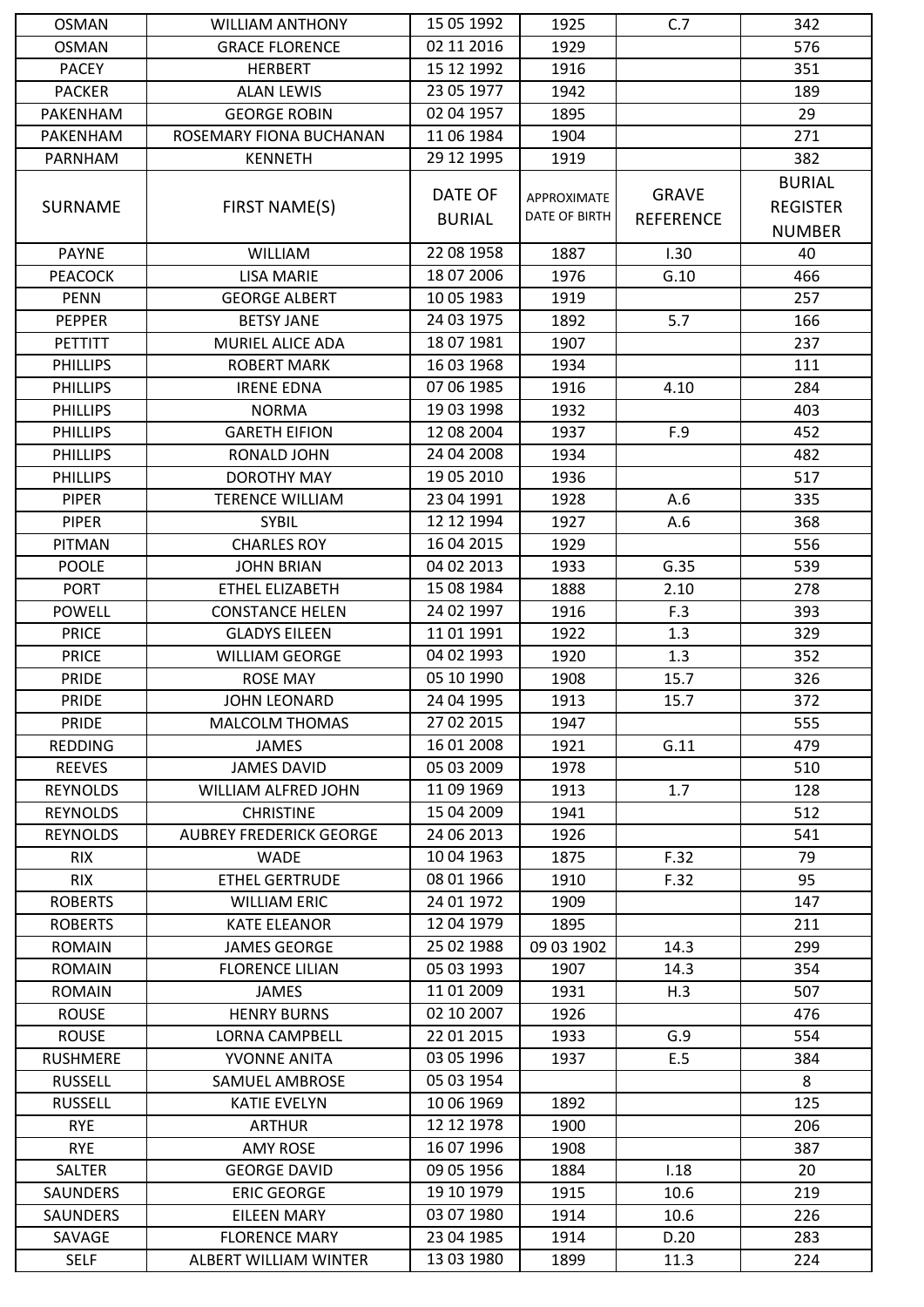| <b>SELF</b>     | <b>DOROTHY</b>                   | 17 07 1981    | 1898                 | 11.3             | 236             |
|-----------------|----------------------------------|---------------|----------------------|------------------|-----------------|
| SHADBOLT        | <b>WILLIAM RICHARD THOMAS</b>    | 02 07 1960    | 1960                 |                  | 56              |
| SHADBOLT        | <b>LIONEL THOMAS</b>             | 06 09 1976    | 1913                 | 7.6              | 181             |
| <b>SHADBOLT</b> | <b>FLORENCE BEATRICE</b>         | 14 09 1984    | 1913                 | 7.6              | 279             |
| SHADBOLT        | <b>MAURICE PETER</b>             | 03 08 2001    | 1935                 | D.13             | 425             |
| SHADBOLT        | <b>JAMES WALTER</b>              | 29 04 2006    | 1914                 |                  | 464             |
| SHADBOLT        | <b>FRANCIS</b>                   | 16 09 2015    | 1937                 |                  | 562             |
| SHARMAN         | <b>HILDA HARTWELL</b>            | 25 09 1995    | 1905                 | A.5              | 378             |
|                 |                                  |               |                      |                  | <b>BURIAL</b>   |
| <b>SURNAME</b>  | FIRST NAME(S)                    | DATE OF       | <b>APPROXIMATE</b>   | <b>GRAVE</b>     | <b>REGISTER</b> |
|                 |                                  | <b>BURIAL</b> | <b>DATE OF BIRTH</b> | <b>REFERENCE</b> |                 |
|                 |                                  |               |                      |                  | <b>NUMBER</b>   |
| <b>SHARMAN</b>  | <b>VALERIE ANN</b>               | 26 09 2010    | 1945                 |                  | 523             |
| <b>SHAW</b>     | <b>DAVID LAWRENCE</b>            | 21 05 1992    | 1971                 | D.8              | 344             |
| SHEFFIELD       | <b>ALFRED JAMES</b>              | 05 09 1980    | 1920                 | 11.8             | 230             |
| <b>SHEPHERD</b> | <b>MARGARET</b>                  | 09 01 1976    | 1901                 | 7.5              | 174             |
| <b>SHEPHERD</b> | <b>ARTHUR JOHN</b>               | 02 03 1976    | 1901                 | 7.5              | 177             |
| <b>SHEPHERD</b> | <b>KAREN ANN</b>                 | 04 04 1990    | 1964                 | 15.6             | 319             |
| <b>SHEPHERD</b> | EDITH WINIFRED LOUISE            | 11 06 1996    | 1908                 | E.7              | 386             |
| <b>SHEPHERD</b> | <b>STANLEY</b>                   | 09 08 2004    | 1911                 |                  | 451             |
| <b>SHEPPERD</b> | <b>FRANCIS EDWARD</b>            | 11 03 1981    | 1912                 | 11.6             | 233             |
| <b>SHEPPERD</b> | CAROLINA AMELIA CONSTANZA        | 08 10 1998    | 1914                 |                  | 408             |
| <b>SHERRY</b>   | <b>CONNER MATTHEW</b>            | 18 07 1997    | 1997                 |                  | 395             |
| <b>SHORTER</b>  | <b>MARJORIE PHYLLIS CARNEGIE</b> | 08 02 1983    | 1912                 |                  | 256             |
| <b>SHORTER</b>  | <b>VERNON CHARLES GEORGE</b>     | 15 01 1991    |                      |                  | 331             |
| <b>SIMONS</b>   | <b>DAVID ELLIS</b>               | 28 03 2002    | 1943                 | F.14             | 431             |
| <b>SIMPSON</b>  | <b>ROBERT ALAN</b>               | 17 09 2006    | 1920                 |                  | 469             |
| <b>SIMPSON</b>  | <b>FLORENCE EVELYN</b>           | 17 09 2006    | 1920                 |                  | 470             |
| <b>SKEGGS</b>   | <b>ANNIE MARIA</b>               | 09 08 1968    | 1887                 | 2.4              | 115             |
| <b>SKEGGS</b>   | <b>DOROTHY ANNIE</b>             | 15 08 1970    | 1909                 | 6.2              | 138             |
| <b>SKEGGS</b>   | <b>BERNARD</b>                   | 14 10 1975    | 1921                 | G.29             | 171             |
| <b>SKEGGS</b>   | <b>ALFRED ERNEST</b>             | 07 12 1982    | 1905                 | 6.2              | 254             |
| <b>SKIDMORE</b> | <b>CHARLES</b>                   | 12 05 1983    | 1905                 | 13.8             | 258             |
| <b>SKIDMORE</b> | <b>ELIZABETH BOYD</b>            | 05 01 1989    | 1902                 | 13.8             | 304             |
| <b>SKIDMORE</b> | RICHARD JOHN                     | 03 05 2015    | 1930                 |                  | 557             |
| <b>SKIPPER</b>  | <b>ERNEST JAMES</b>              | 12 07 2013    | 1929                 |                  | 542             |
| SMALLEY         | <b>PHYLLIS</b>                   | 06 06 2010    | 1924                 |                  | 518             |
| <b>SMILT</b>    | PERCY WILLIAM                    | 04 03 1963    | 1903                 |                  | 77              |
| <b>SMITH</b>    | <b>ELLEN</b>                     | 08 04 1960    | 1866                 | 1.25             | 54              |
| <b>SMITH</b>    | <b>DOUGLAS WILLIAM</b>           | 17 02 1962    | 1919                 | 4.1              | 68              |
| <b>SMITH</b>    | <b>ALFRED GEORGE</b>             | 01 01 1964    | 1918                 | 3.2              | 84              |
| <b>SMITH</b>    | <b>CLAIRE ENID</b>               | 22 08 1966    | 1908                 | 3.7              | 99              |
| <b>SMITH</b>    | <b>SIDNEY</b>                    | 27 01 1967    | 1889                 |                  | 100             |
| <b>SMITH</b>    | <b>AUBREY</b>                    | 15 06 1972    | 1900                 | 8.2              | 149             |
| <b>SMITH</b>    | <b>WINIFRED ELSIE</b>            | 02 11 1992    | 1916                 |                  | 349             |
| <b>SMITH</b>    | <b>JOAN FLORRIE</b>              | 07 06 2005    | 1919                 |                  | 458             |
| SMOUT           | <b>THOMAS CYRIL</b>              | 21 09 1959    | 1925                 |                  | 48              |
| <b>SPENCE</b>   | <b>GILLIAN SARA</b>              | 09 04 1991    | 1936                 | 1.4              | 333             |
| <b>STEPHENS</b> | <b>FLORENCE GERTRUDE</b>         | 09 03 1965    | 23 04 1880           | 3.6              | 93              |
|                 |                                  | 09 01 1968    |                      | 2.2              |                 |
| <b>STOKES</b>   | <b>ARTHUR EDWARD</b>             |               | 1903                 |                  | 109             |
| <b>STOKES</b>   | <b>ETHEL MAY</b>                 | 15 06 1990    | 1901                 | 2.2              | 324             |
| <b>STRIDE</b>   | <b>BEATRICE SARAH</b>            | 11 05 1990    | 1911                 |                  | 321             |
| SUMMERSON       | <b>ANTHONY GEORGE</b>            | 02 09 1953    | 1931                 |                  | $\overline{2}$  |
| <b>TADD</b>     | <b>EUGAINE</b>                   | 09 10 2008    | 1926                 | G.7              | 486             |
| <b>TAME</b>     | <b>FREDERICK EDWARD</b>          | 25 06 2015    | 1926                 |                  | 559             |
| <b>TANNER</b>   | <b>BRIAN JOHN</b>                | 22 05 2003    | 1940                 | A.15             | 441             |
| <b>TAYLOR</b>   | <b>HERBERT JAMES</b>             | 01 05 1954    | 1899                 |                  | 9               |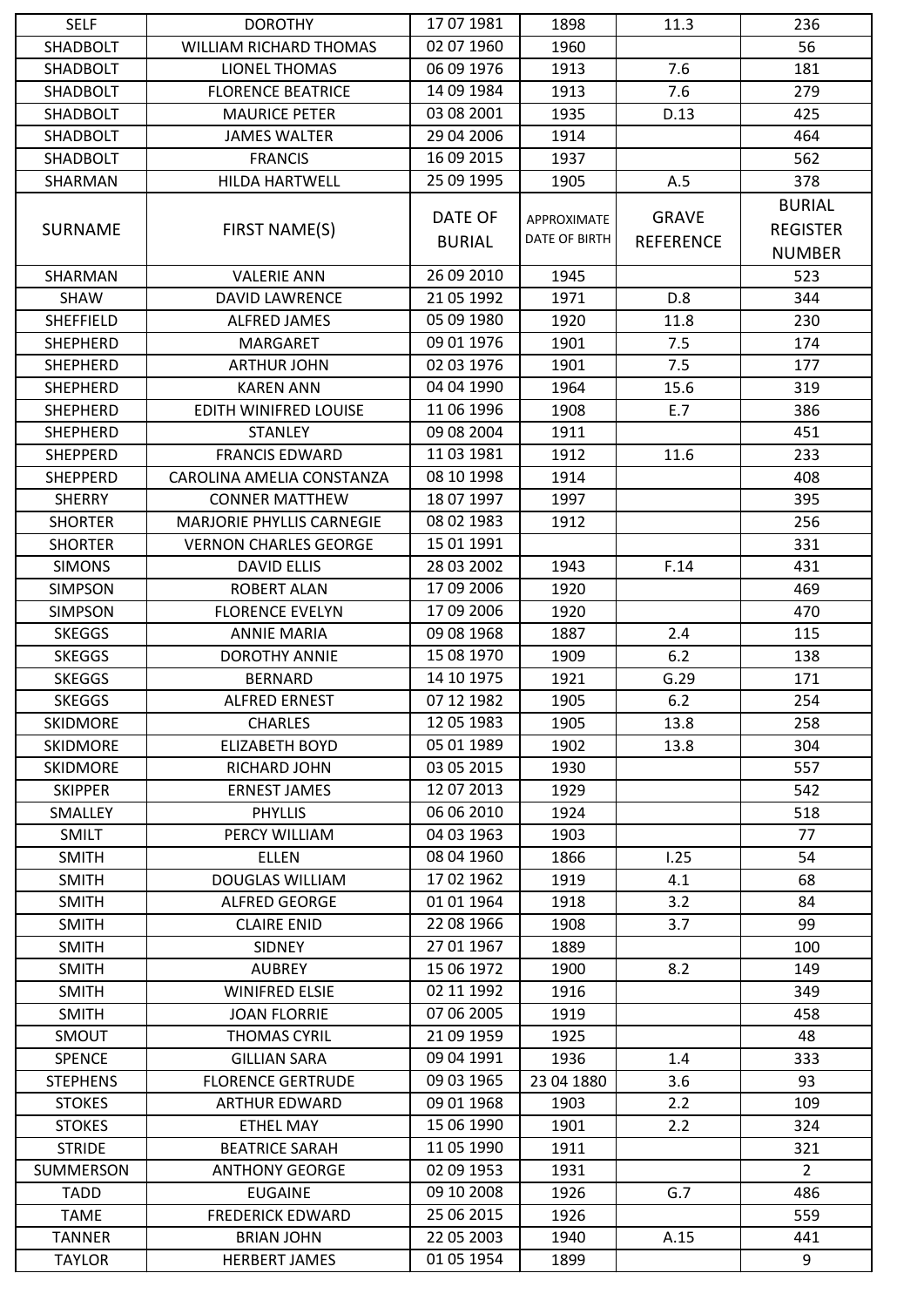| <b>TAYLOR</b>   | <b>FRANK</b>             | 10 05 1961     | 1911          |                  | 64              |
|-----------------|--------------------------|----------------|---------------|------------------|-----------------|
| <b>TAYLOR</b>   | <b>ARTHUR</b>            | 21 02 1969     | 1912          | 4.2              | 69              |
| <b>TAYLOR</b>   | <b>CYRIL</b>             | 19 10 1974     | 1898          | G.24             | 162             |
| <b>TAYLOR</b>   | <b>ETHEL</b>             | 26 02 1977     | 1900          |                  | 185             |
| <b>TAYLOR</b>   | <b>PERCY</b>             | 31 03 1979     | 1905          |                  | 208             |
| <b>TAYLOR</b>   | <b>VIVIAN ROSE</b>       | 29 06 1979     | 1913          | G.24             | 215             |
| <b>TAYLOR</b>   | <b>ALFRED CHARLES</b>    | 07 04 1981     | 1902          | 11.5             | 234             |
| <b>TAYLOR</b>   | <b>GEORGINA</b>          | 10 04 1991     | 1901          | 11.5             | 334             |
| <b>TAYLOR</b>   | <b>HERBERT CHARLES</b>   | 19 11 2002     | 1925          |                  | 435             |
|                 |                          |                |               |                  | <b>BURIAL</b>   |
| <b>SURNAME</b>  | FIRST NAME(S)            | <b>DATE OF</b> | APPROXIMATE   | <b>GRAVE</b>     | <b>REGISTER</b> |
|                 |                          | <b>BURIAL</b>  | DATE OF BIRTH | <b>REFERENCE</b> | <b>NUMBER</b>   |
| <b>TEBBUTT</b>  | <b>GEORGE WILLIAM</b>    | 20 10 1989     | 1932          | 15.5             | 309             |
|                 |                          | 23 03 2009     | 1934          |                  | 511             |
| <b>TEBBUTT</b>  | <b>DAPHNE JUNE</b>       | 24 05 1982     | 1909          | 12.5             | 245             |
| <b>THACKRAY</b> | <b>ROBERT PRUDHOE</b>    |                |               |                  |                 |
| <b>THACKRAY</b> | <b>GWENDOLINE EMILY</b>  | 21 10 1983     | 1899          | 12.5             | 260             |
| <b>THODY</b>    | <b>JOHN ALFRED</b>       | 24 11 2011     | 1930          | C.14             | 531             |
| <b>THOMAS</b>   | <b>JAMES CLIFFORD</b>    | 13 10 1970     | 1904          |                  | 139             |
| <b>THOMAS</b>   | <b>EDGAR RICHARD</b>     | 14 09 1974     | 1904          |                  | 161             |
| <b>THREADER</b> | <b>JOSHUA</b>            | 31 03 1977     | 1898          | 8.8              | 188             |
| <b>THREADER</b> | <b>GEOFFREY PETER</b>    | 20 07 1978     | 1923          | 9.8              | 203             |
| <b>THREADER</b> | <b>JANE</b>              | 27 06 1991     | 1898          |                  | 337             |
| <b>THREADER</b> | <b>MARIAN</b>            | 14 02 2002     | 1927          |                  | 430             |
| <b>TROSS</b>    | <b>JULIAN CHAMINGS</b>   | 26 07 2002     | 1916          | C.15             | 432             |
| <b>TRUSLOVE</b> | <b>GEOFFREY WILLIAM</b>  | 15 10 1992     | 1921          | C.6              | 347             |
| <b>TUCK</b>     | <b>FRANCIS</b>           | 20 05 1967     | 1888          |                  | 103             |
| <b>TURNER</b>   | <b>FRANK</b>             | 29 03 1973     | 1902          | 5.5              | 155             |
| <b>TURNER</b>   | <b>EMILY</b>             | 05 10 1993     | 1906          |                  | 357             |
| <b>TURNER</b>   | PETER DAVID              | 16 06 2010     | 1931          |                  | 521             |
| <b>TURNER</b>   | <b>DOROTHY EMILY</b>     | 18 07 2015     | 1931          |                  | 561             |
| <b>TYLER</b>    | <b>HILDA ELIZABETH</b>   | 29 03 1972     | 1909          | 8.1              | 148             |
| <b>TYLER</b>    | <b>NELLIE</b>            | 02 06 1978     | 1894          | 9.9              | 201             |
| <b>TYLER</b>    | PHILIP                   | 10 12 1984     | 1904          | 3.10             | 282             |
| <b>TYLER</b>    | <b>GWENDOLINE MAY</b>    | 04 01 1990     | 1897          | G.23             | 312             |
| <b>TYLER</b>    | LEWIS                    | 09 02 1990     | 1895          | G.23             | 315             |
| <b>TYLER</b>    | <b>ERNEST</b>            | 20 12 1993     | 1907          |                  | 361             |
| <b>TYLER</b>    | <b>CYRIL ERNEST</b>      | 16 05 1994     | 1922          | D.5              | 365             |
| <b>TYLER</b>    | <b>DOUGLAS</b>           | 15 05 1998     | 1926          |                  | 405             |
| <b>TYLER</b>    | SUSAN                    | 16 12 2003     | 1928          |                  | 447             |
| <b>TYLER</b>    | <b>DENNIS WILLIAM</b>    | 31 12 2008     | 1923          | G.23             | 505             |
| <b>TYLER</b>    | KATHLEEN WINIFRED        | 21 03 2014     | 1921          |                  | 547             |
| <b>WAKER</b>    | RONALD ALFRED            | 10 09 1996     | 1932          | E.10             | 388             |
| <b>WALL</b>     | <b>ANNIE LOUISE</b>      | 15 03 1969     | 1872          |                  | 122             |
| <b>WALLACE</b>  | <b>ROBERT</b>            | 15 10 1969     | 23 01 1988    | 5.2              | 131             |
| WALLACE         | <b>ROBERT IAN</b>        | 03 08 1984     | 1958          | 1.10             | 277             |
| WALLACE         | ELIZABETH GIBSON         | 05 10 1984     | 1900          |                  | 280             |
| <b>WALLACE</b>  | <b>HETTY MARGARET</b>    | 08 08 1989     | 1933          | A.10             | 308             |
| <b>WALLER</b>   | RICHARD LEONARD          | 16 05 1978     | 1908          | 9.4              | 200             |
| <b>WALLER</b>   | <b>RUTH GLADYS</b>       | 17 08 1995     | 1914          | 9.4              | 377             |
| <b>WARNER</b>   | <b>WINFRED ELSIE</b>     | 06 08 1988     | 10 11 1918    | 14.8             | 301             |
| <b>WARWICK</b>  | <b>ARTHUR RICHARD</b>    | 21 12 1990     | 1914          | 1.6              | 328             |
| <b>WARWICK</b>  | HILDA JOYCE              | 20 01 2000     | 1914          | 1.6              | 417             |
| <b>WASS</b>     | <b>GEORGE</b>            | 15 02 1990     | 1932          | A.8              | 316             |
| <b>WASS</b>     | <b>TERRY GEORGE</b>      | 13 03 2003     | 1959          | A.8              | 440             |
| <b>WEBB</b>     | <b>WILLIAM NATHANIEL</b> | 26 05 1967     | 1891          | 4.9              | 104             |
| WEBB            | <b>HARRY JAMES</b>       | 24 09 1969     | 1898          | 5.1              | 129             |